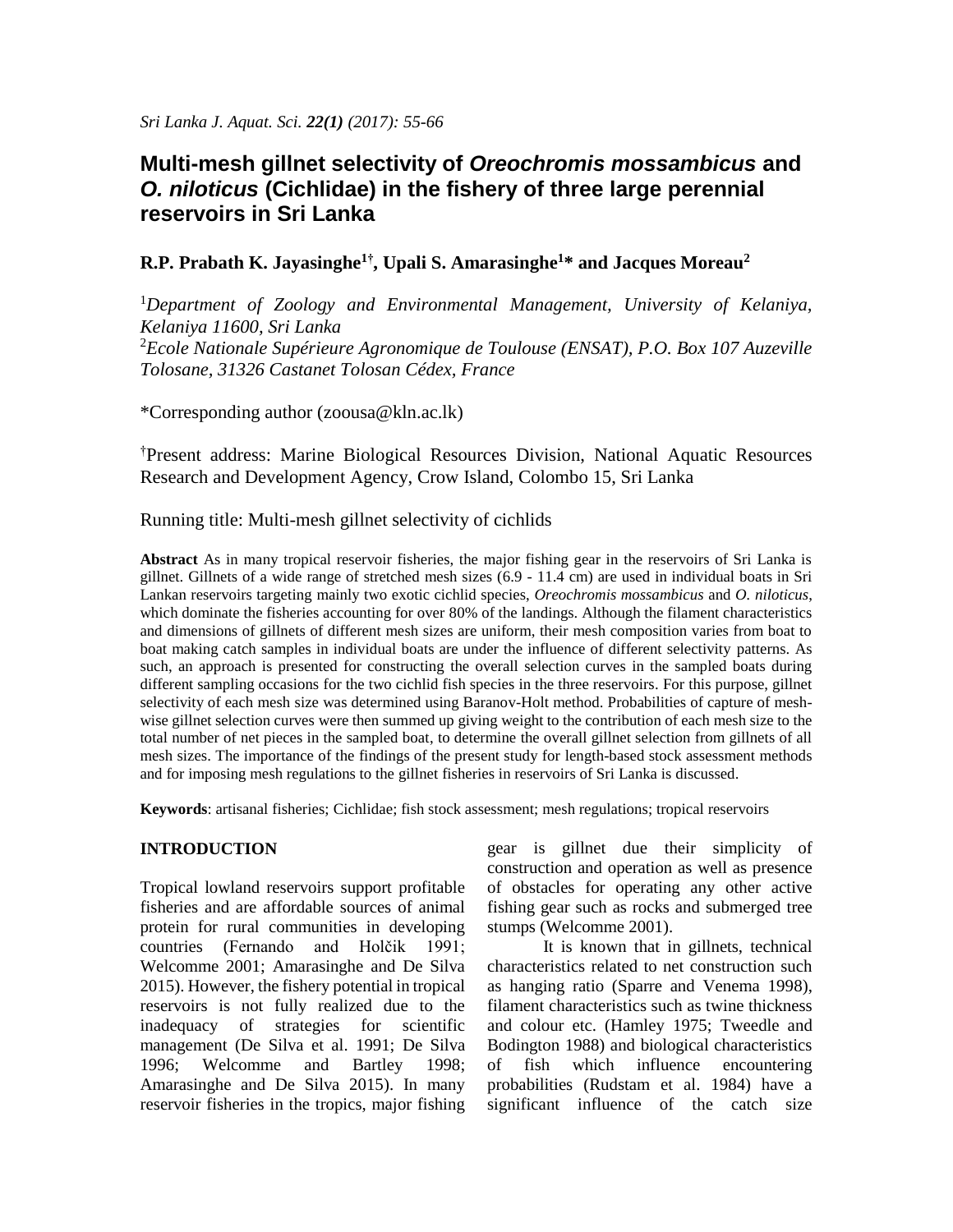distribution. Even when filament characteristics and dimensions of gillnets used by fishers in individual boats are more or less similar, as is the case of the reservoir fishery of Sri Lanka, selectivity patterns may vary from season to season depending on the use of various mesh gillnets. Correction of length frequencies using a mean selection curve is therefore not adequate to investigate the status of the fisheries of commercially exploited species by multi-mesh gillnets using length-based stock assessment methodologies. Moreover, when the lengthbased stock assessment methodologies (Sparre and Venema 1998; Gayanilo et al. 2005) are employed in such multi-mesh gillnet fisheries, simply pooling of length data of gillnet catches of a fleet of mesh sizes assuming that selectivity effects may be negligible, may introduce bias into growth and mortality estimates.

The Sri Lankan reservoir fishery is almost entirely dependent on exotic cichlid species, *Oreochromis mossambicus* and *O. niloticus*, which form over 80% of total landings (Amarasinghe 1998; Schiemer et al. 2001; Amarasinghe and Weerakoon 2009). The major gear in the reservoir fishery of Sri Lanka is gillnet. The fishers however, carry in their boats gillnets of different mesh sizes ranging from 6.9 cm to 11.4 cm depending on the availability of desired species and size classes. In the present study, an attempt is made to present an approach for adjusting length frequency data of gillnet catches using overall selection curves of sampled boats with a view to estimating growth parameters of commercially important species in multi-mesh gillnet fisheries in reservoirs of Sri Lanka.

## **MATERIALS AND METHODS**

Studies were carried out in three Sri Lankan reservoirs (Fig. 1) namely Minneriya (8º 02' N; 80º53' E), Udawalawe (6º 27' N; 80º50' E) and Victoria (7º 13' N; 80º47' E) from August 1998 to July 2000. The main fishing craft is nonmotorized, fibre-glass out-rigger canoe and the gear is almost exclusively gillnet although beach seining (illegal) and hook-and-line fishing are carried out sporadically in Minneriya and Udawalawe respectively. In all three reservoirs, fishers used fleets of gillnets of mesh sizes ranging from 6.9 to 11.4 cm having a hanging ratio of 0.5.



**Fig. 1** Map of Sri Lanka showing locations of the three reservoirs investigated (Minneriya; Udawalawe; Victoria). The climatic boundaries between wet zone (south-western part receiving over 250 cm annual rainfall), intermediate zone (175-250 cm annual rainfall) and dry zone (<175 cm annual rainfall where most reservoirs are located) are also shown here.

Length frequency data of the two economically important cichlid species i.e., *Oreochromis mossambicus* and *O. niloticus* were collected approximately once in two months from the commercial gillnet catches of randomly selected boats in the three reservoirs during the study period. Mesh compositions of gillnets in these sampling boats were also recorded. Mesh-wise length frequency data of these fish species were also collected whenever possible, especially when the fishes were not dislodged from gillnets until the boats arrived at landing sites. Total lengths of fish were measured to nearest 0.5 cm below the actual length. In the boats from which mesh-wise length frequency data were collected, total weight of each species landed in individual boats, sample weights of the two species separately and number of net pieces (gillnets) of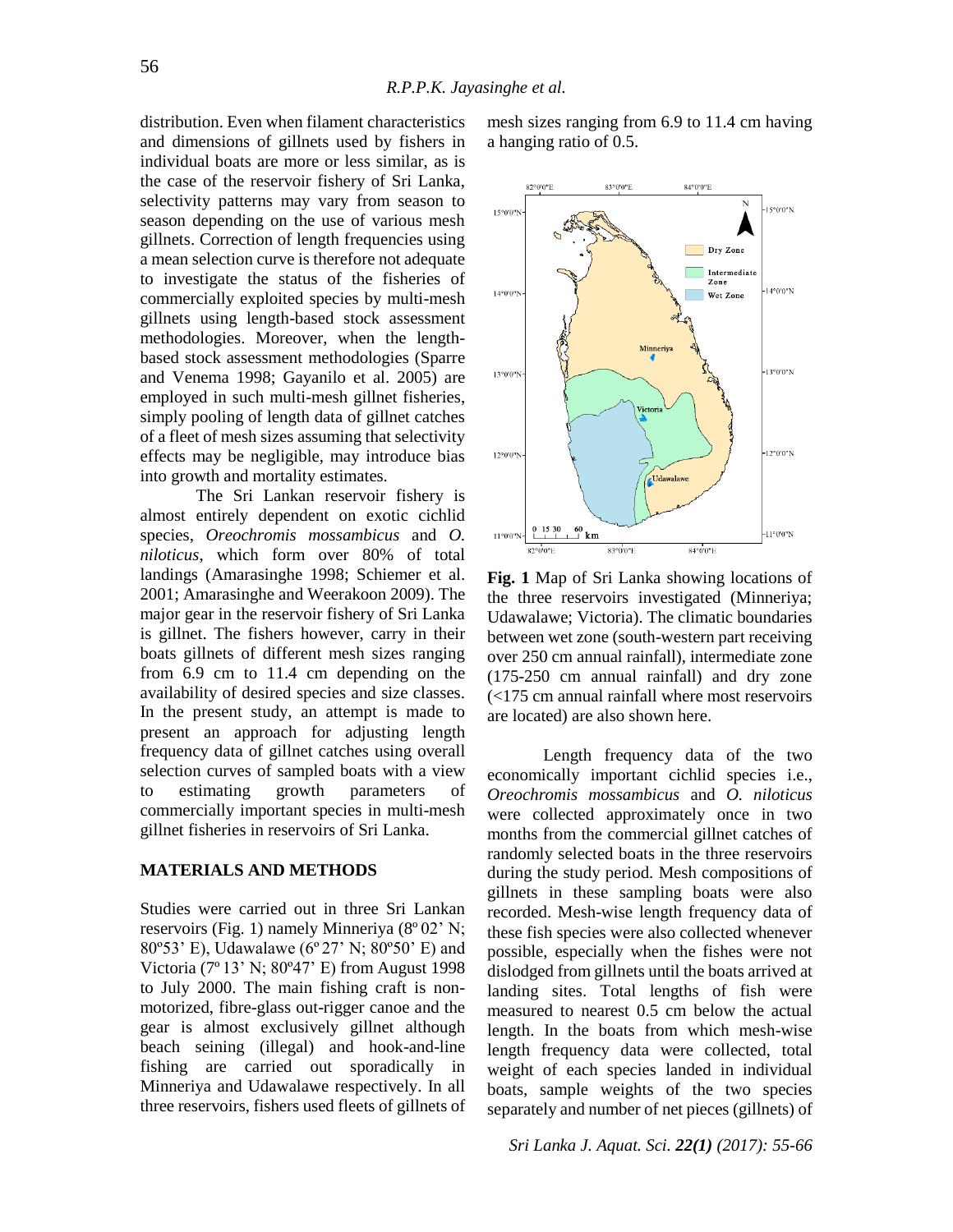various mesh sizes used in each boat sampled for collection of length frequency data of two cichlid species were also recorded. In addition, lengths and heights of spread of net pieces of each mesh size was determined and the area of a net piece (i.e., spread of the net after laying) of a given mesh size (A) was determined using the following equation.

$$
A = (L^*HR) x (H^*HR)
$$
 (1)

where,  $L =$  stretched length of net piece in m; H  $=$  stretched height of net piece in m; and HR  $=$ hanging ratio (i.e., ratio of hung length to stretched length of net; Hamley 1975). In Sri Lankan reservoir fisheries, HR of gillnet is generally 0.5.

Gillnet selection patterns of individual mesh sizes were determined by Baranov-Holt method (Baranov 1914; Holt 1963; Hamley 1975). In order to meet the assumption in this method that fishing mortalities exerted by two adjacent mesh sizes are the same, length frequency data in the two mesh sizes were adjusted for a constant fishing effort (i.e., number of fish per  $1000 \text{ m}^2$  area of net per day) as follows:

 $f_{\text{adj}} = [(f_{\text{obs}}W)/(wAn)] \times 1000$  (2)

where  $f_{\text{adj}}$  = adjusted frequency (i.e., number of fish per 1000 m<sup>2</sup> area of net per day);  $f_{obs}$  = number of fish caught in a given mesh size; W = total weight of fish landed by gillnets observed;  $w =$  sample weight of fish;  $A =$  area  $(in \, m^2)$  of a gillnet piece;  $n = number$  of net pieces observed.

The logarithms of ratios of  $f_{\text{adj}}$  in overlapping ranges of two adjacent mesh sizes were related to mid-point of length class (L), which were of the following form (Hamley 1975).

$$
Ln C_2/C_1 = a + bL
$$
 (3)

where  $C_1$  and  $C_2$  are f<sub>adj</sub> in a length class in mesh sizes,  $M_1$  and  $M_2$  respectively and a and b are constants. The intercept (a) and the slope (b) of the equation 2 were used to determine optimal length for mesh size  $M_1$  (L<sub>opt(1)</sub>) and  $M_2$  (L<sub>opt(2)</sub>) as follows:

$$
(L_{opt(1)}) = -2a(M_1)/b(M_1+M_2)
$$
 (4a)

$$
(L_{opt(2)}) = -2a(M_2)/b(M_1+M_2)
$$
 (4b)

The standard deviation (SD) of both selection curves were estimated by;

$$
SD = \{2a(M_1-M_2)/(b^2(M_1+M_2))\}^{0.5}
$$
 (5)

When there are two estimates of SD for a particular species in a given mesh size, mean value was taken. Using  $L_{opt(1)}$ ,  $L_{opt(2)}$  and SD values, probabilities of capture of length L, in each mesh size  $(P_1$  and  $P_2$ ) were estimated by the following equations.

For mesh size M<sub>1</sub>:

 $P<sub>2</sub>$ 

$$
P_1 = [-(L - L_{opt(1)})^2 / 2SD^2]
$$
 (6a)  
For mesh size M<sub>2</sub>:

$$
= [-(L - L_{opt(2)})^2 / 2SD^2]
$$
 (6b)

Selection factor (SF) for each species for each mesh size was estimated as,

 $SF = L<sub>opt</sub>/mesh size (Hamley 1975)$  (7) The overall probability of capture  $(P_t)$  of all gillnets in the j<sup>th</sup> length class of fish in the multimesh gillnet fishery in the sampled boat, from which mesh-wise length frequency data could not be collected, was estimated as,

$$
P_t = (\sum(n_i P_{ij})) / max(\sum(n_i P_{ij}))
$$
 (8)  
where, n<sub>i</sub> = number of net pieces of i<sup>th</sup> mesh  
gillnet; P<sub>ij</sub> = probability of capture in i<sup>th</sup> mesh  
gillnet in j<sup>th</sup> length class; and max( $\sum(n_i P_{ij})$ ) =  
maximum value of ( $\sum(n_i P_{ij})$ ) estimated. Using  
this equation, the gillnet selection curves and  
number of net pieces of different mesh sizes  
carried in the sampled boats were used to  
estimate overall selection curves for landed  
boats in each sampling occasion.

#### **RESULTS**

Number of net pieces and areas of gillnets of each mesh size in the sampled boats, total weight of fish of each species caught in gillnets of individual mesh sizes and their sample weights are given in Table 1. Here sample weights were estimated using the method described by Bayer (1987) using length-weight relationships of individual species (Table 1). Number of fish measured for determining mesh-wise length frequency data ranged from 103 in mesh size 11.4 cm in Udawalawe to 672 in 10.2 cm mesh size in Minneriya for *O. mossambicus* and from 103 in 11.4 cm mesh size in Udawalawe to 491 in 8.4 cm mesh size in Udawalawe for *O. niloticus* (Table 1). Mean number of gillnet pieces  $(\pm SE)$  of different mesh sizes used in the sampling boats during the study period is shown in Figure 2 for the three reservoirs separately. They indicate that there is broad variation in mesh composition of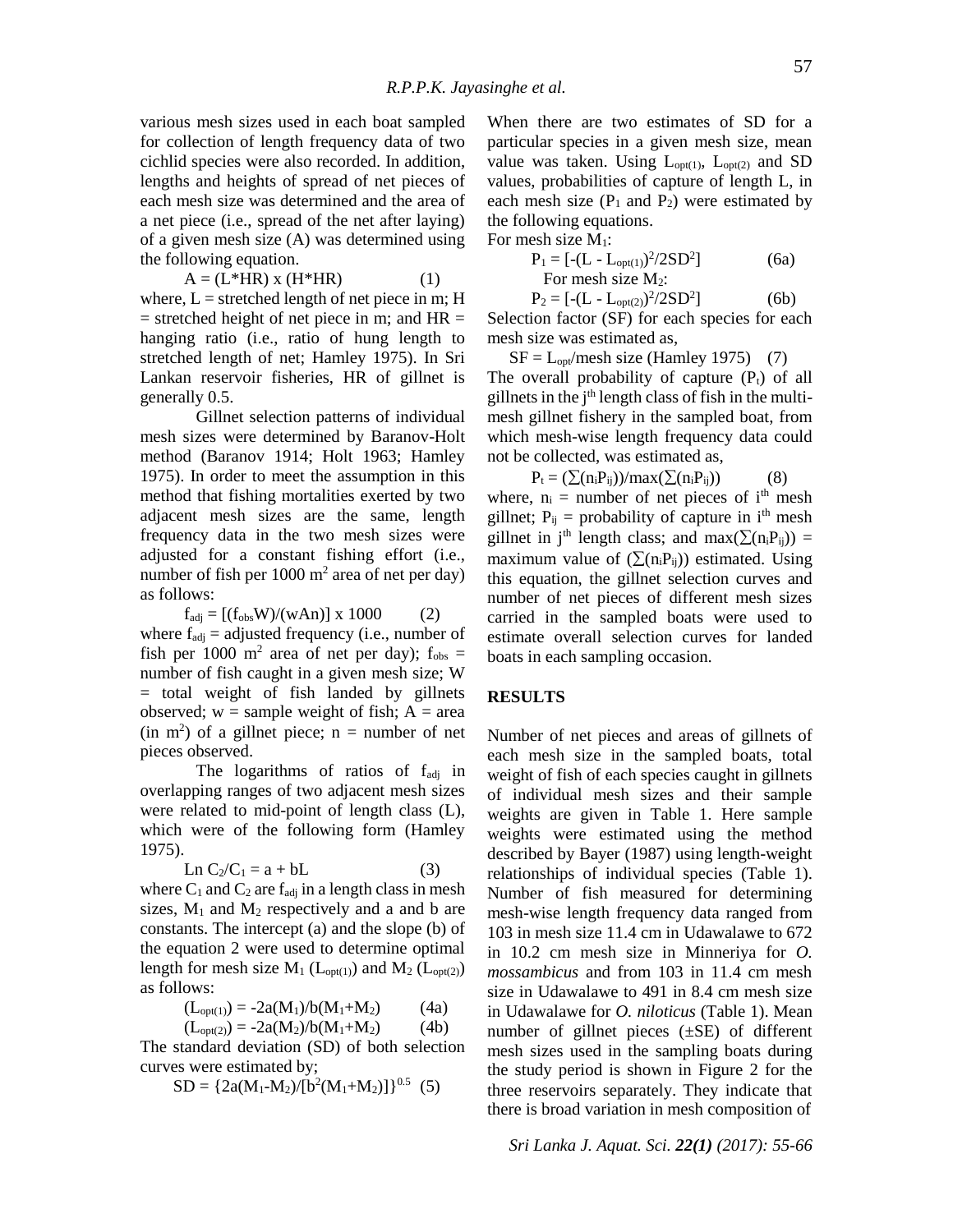**Table 1** Number of net pieces and areas of gillnets of each mesh size in the sampled boats, total weight of *O. mossambicus* and *O. niloticus* caught in gillnets of individual mesh sizes and their sample weights. Also given here are number of fish measured for determining mesh-wise length frequency data, and length-weight relationship of each species in each reservoir.  $L = \text{Total length}$ in cm;  $W =$  Body weight in g.

| Reservoir/Species       | Mesh size | Number of  | Area of           | Total  | Sample | No. of fish |
|-------------------------|-----------|------------|-------------------|--------|--------|-------------|
| /Length-weight          | (cm)      | net pieces | net piece         | weight | weight | measured    |
| relationship            |           | observed   | (m <sup>2</sup> ) | landed | (kg)   |             |
|                         |           |            |                   | (kg)   |        |             |
| Minneriya               |           |            |                   |        |        |             |
| O. mossambicus          | 6.9       | 34         | 223.17            | 24.0   | 11.53  | 118         |
| $W = 0.0152 L^{3.0445}$ | 7.6       | 29         | 173.28            | 30.0   | 21.98  | 192         |
|                         | 8.9       | 32         | 237.63            | 62.0   | 43.57  | 297         |
|                         | 10.2      | 61         | 234.09            | 158.0  | 144.06 | 672         |
| O. niloticus            | 6.9       | 34         | 223.17            | 77.5   | 22.78  | 306         |
| $W = 0.0270 L^{2.7860}$ | 7.6       | 36         | 173.28            | 106.0  | 36.01  | 395         |
|                         | 8.9       | 80         | 237.63            | 87.6   | 57.60  | 485         |
|                         | 10.2      | 28         | 234.09            | 70.0   | 58.15  | 362         |
| Udawalawe               |           |            |                   |        |        |             |
| O. mossambicus          | 8.4       | 65         | 211.68            | 36.5   | 14.00  | 204         |
| $W = 0.0138 L^{2.8930}$ | 10.2      | 55         | 234.09            | 49.9   | 19.30  | 168         |
|                         | 11.4      | 24         | 146.21            | 21.0   | 14.32  | 103         |
| O. niloticus            | 8.4       | 65         | 211.68            | 196.0  | 34.13  | 491         |
| $W = 0.1430 L^{2.9300}$ | 10.2      | 26         | 234.09            | 62.5   | 29.66  | 146         |
|                         | 11.4      | 20         | 146.21            | 33.0   | 23.87  | 103         |
| Victoria                |           |            |                   |        |        |             |
| O. mossambicus          | 6.9       | 67         | 223.17            | 34.7   | 23.88  | 260         |
| $W = 0.0179 L^{2.9988}$ | 7.6       | 49         | 173.28            | 56.9   | 26.78  | 241         |
|                         | 8.4       | 31         | 211.68            | 63.3   | 46.41  | 410         |
|                         | 8.9       | 69         | 237.63            | 35.6   | 22.82  | 141         |
|                         | 10.2      | 60         | 234.09            | 28.8   | 22.54  | 111         |
|                         | 11.4      | 14         | 146.20            | 67.0   | 55.53  | 204         |
| O. niloticus            | 6.9       | 31         | 223.17            | 24.5   | 11.80  | 113         |
| $W = 0.0940 L^{2.2026}$ | 7.6       | 37         | 173.28            | 24.5   | 13.96  | 116         |
|                         | 8.4       | 40         | 211.68            | 28.1   | 18.32  | 137         |
|                         | 8.9       | 83         | 237.63            | 100.5  | 62.82  | 416         |
|                         | 10.2      | 50         | 234.09            | 63.0   | 55.67  | 194         |
|                         | 11.4      | 106        | 146.20            | 158.0  | 107.76 | 210         |

the gillnet panels used in the boats sampled justifying that the length frequency data collected in a particular occasion are needed to be corrected for overall selectivity in the sampled boats.

Relationships of Ln Catch ratios of adjusted length frequencies  $(f_{\text{adj}})$  of each species in the overlapping ranges of two adjacent mesh sizes (Ln  $C_2/C_1$ ) to mid-points of length classes (L) are given in Table 2. Regression relationships between Ln  $C_2/C_1$  and L for individual species in three mesh combinations for *O. mossambicus* and *O. niloticus* in Minneriya reservoirs are shown in Fig. 3 as a representative example. As all regression relationships are significant at least at 0.05 probability level (Table 2), the normal spread model is appropriate for the gillnet selection for all mesh sizes for both cichlid species in the three reservoirs.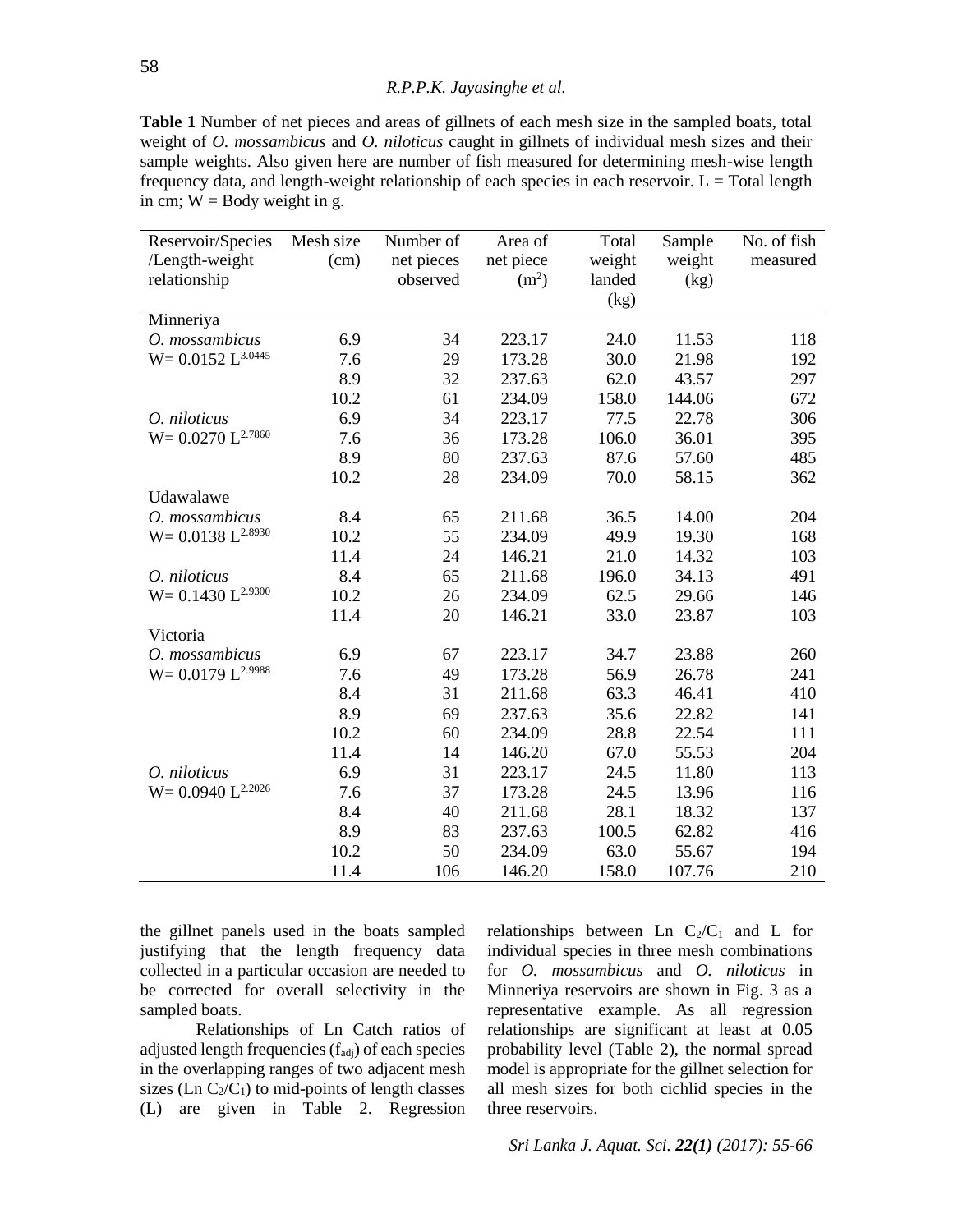

**Fig. 2** Mean number of net pieces (±SE of mean) in each mesh size in the sampled boats in Minneriya (Min), Udawalawe (Uda) and Victoria (Vic) reservoirs of Sri Lanka.



**Fig. 3** Representative regression relationships between Ln Catch ratio and Total length (cm) for *O. mossambicus* (a to c) and *O. niloticus* (d to f) in Minneriya reservoir. The three mesh combinations used for the analysis are also indicated here. All relationships are significant at least at 0.001 probability level.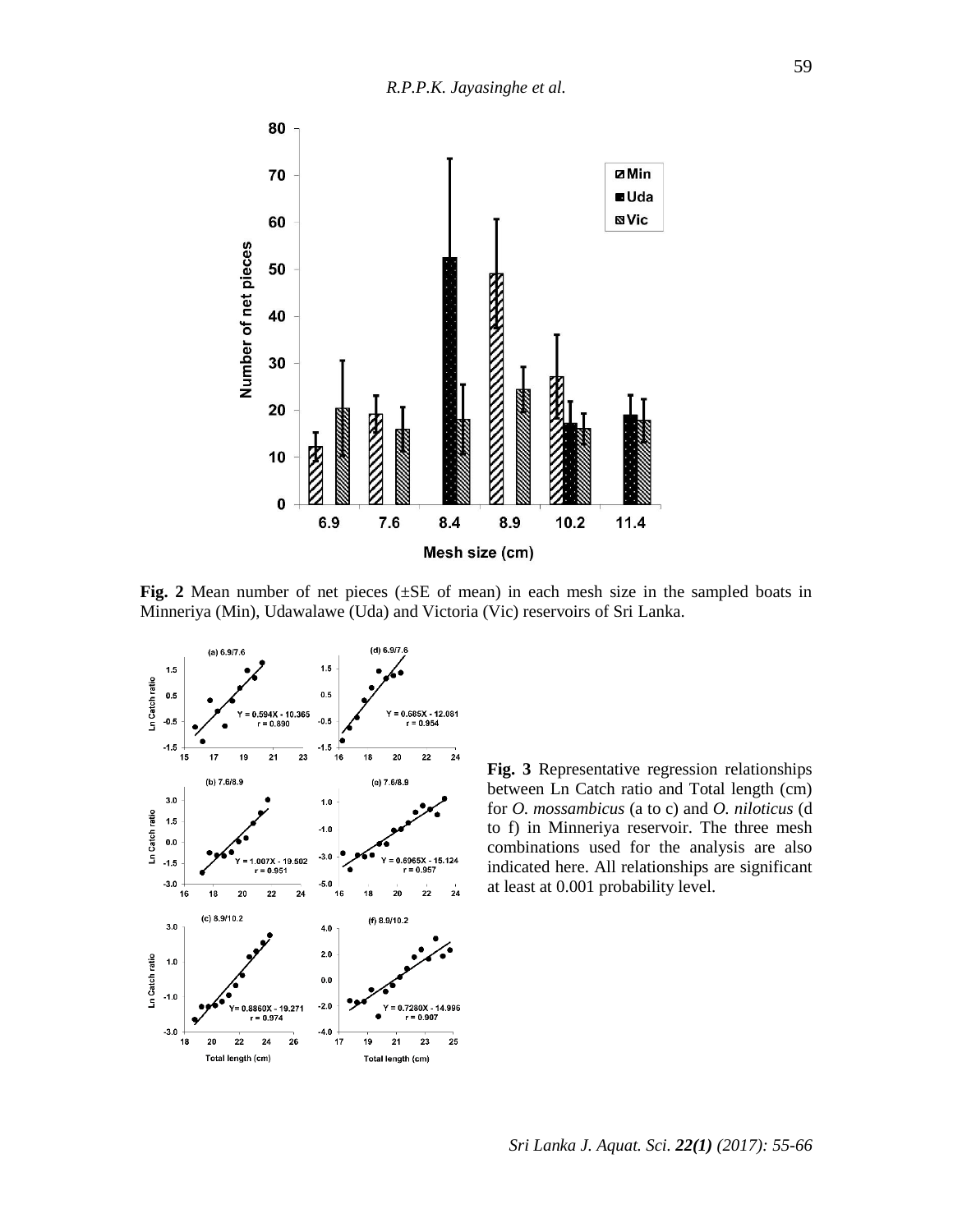# *R.P.P.K. Jayasinghe et al.*

| Reservoir/Species/Mesh          | Correlation coefficient. The relationships are significant at reast at 0.001 probability fevel.<br>Relationship (Y = Ln C <sub>2</sub> /C <sub>1</sub> ; X = L Size | range<br>used r |       |  |  |  |
|---------------------------------|---------------------------------------------------------------------------------------------------------------------------------------------------------------------|-----------------|-------|--|--|--|
| combination (cm)                | in $cm)$                                                                                                                                                            | (cm)            |       |  |  |  |
| Minneriya/ O. mossambicus       |                                                                                                                                                                     |                 |       |  |  |  |
| 6.9/7.6                         | $Y=0.5937X-10.365$                                                                                                                                                  | 15.75-20.25     | 0.890 |  |  |  |
| 7.6/8.9                         | $Y=1.0073X-19.502$                                                                                                                                                  | 17.25-21.75     | 0.951 |  |  |  |
| 8.9/10.2                        | $Y=0.8860X-19.271$                                                                                                                                                  | 18.75-24.25     | 0.974 |  |  |  |
| O. niloticus                    |                                                                                                                                                                     |                 |       |  |  |  |
| 6.9/7.6                         | $Y=0.6854X-12.081$                                                                                                                                                  | 16.25-20.75     | 0.954 |  |  |  |
| 7.6/8.9                         | $Y=0.6965X-15.124$                                                                                                                                                  | 16.25-23.25     | 0.957 |  |  |  |
| 8.9/10.2                        | $Y=0.7280X-14.996$                                                                                                                                                  | 17.75-24.75     | 0.907 |  |  |  |
| Udawalawe/ $O.$ mossambicus     |                                                                                                                                                                     |                 |       |  |  |  |
| 8.4/10.2                        | $Y=0.8178X-17.235$                                                                                                                                                  | 18.75-24.75     | 0.913 |  |  |  |
| 10.2/11.4                       | $Y=0.4252X-10.175$                                                                                                                                                  | 22.75-27.25     | 0.901 |  |  |  |
| O. niloticus                    |                                                                                                                                                                     |                 |       |  |  |  |
| 8.4/10.2                        | $Y=1.0697X-24.696$                                                                                                                                                  | 20.25-25.75     | 0.883 |  |  |  |
| 10.2/11.4                       | $Y=0.9412X-25.541$                                                                                                                                                  | 25.25-29.25     | 0.904 |  |  |  |
| Victoria/ <i>O. mossambicus</i> |                                                                                                                                                                     |                 |       |  |  |  |
| 6.9/7.6                         | $Y=1.1069X-18.902$                                                                                                                                                  | 16.25-19.25     | 0.981 |  |  |  |
| 7.6/8.4                         | $Y=0.2878X-4.8968$                                                                                                                                                  | 16.25-19.25     | 0.800 |  |  |  |
| 8.9/10.2                        | $Y=0.4841X-10.937$                                                                                                                                                  | 19.25-25.25     | 0.783 |  |  |  |
| 10.2/11.4                       | $Y=1.6733X-37.545$                                                                                                                                                  | 22.25-25.75     | 0.948 |  |  |  |
| O. niloticus                    |                                                                                                                                                                     |                 |       |  |  |  |
| 6.9/7.6                         | $Y=0.8058X-13.722$                                                                                                                                                  | 16.75-19.75     | 0.849 |  |  |  |
| 7.6/8.4                         | $Y=0.4654X-10.841$                                                                                                                                                  | 17.25-22.25     | 0.751 |  |  |  |
| 8.9/10.2                        | $Y=0.6660X-15.339$                                                                                                                                                  | 19.75-26.75     | 0.866 |  |  |  |
| 10.2/11.4                       | $Y=0.5363X-14.120$                                                                                                                                                  | 22.75-29.75     | 0.886 |  |  |  |

Table 2 Relationships of Ln Catch ratios of adjusted length frequencies ( $f_{adj}$ ) of each species in the overlapping ranges of two adjacent mesh sizes (Ln  $C_2/C_1$ ) to mid-points of length classes (L).  $r =$ Correlation coefficient. All relationships are significant at least at 0.001 probability level.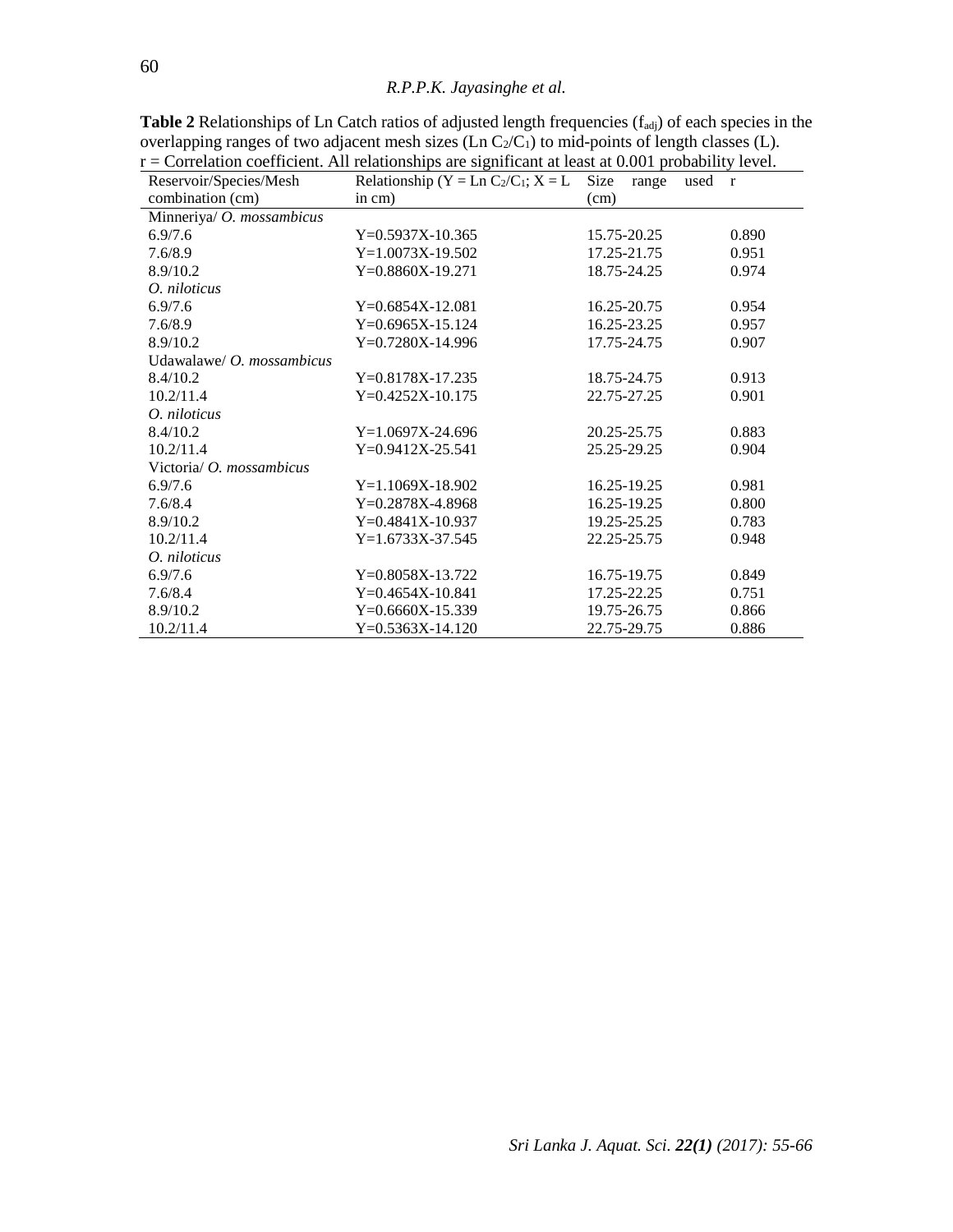| Reservoir/Fish | Optimal length | Selection factor | Standard  | Selection   |
|----------------|----------------|------------------|-----------|-------------|
| species/Mesh   | (cm)           |                  | deviation | range (cm)  |
| $size$ (cm)    |                |                  |           |             |
| Minneriya      |                |                  |           |             |
| O. mossambicus |                |                  |           |             |
| 6.9            | 16.61          | 2.40             | 1.68      | 14.48-18.29 |
| 7.6            | 18.06          | 2.37             | 1.71      | 16.35-19.77 |
| 8.9            | 20.57          | 2.33             | 1.78      | 18.79-22.35 |
| 10.2           | 23.23          | 2.27             | 1.82      | 21.41-25.05 |
| O. niloticus   |                |                  |           |             |
| 6.9            | 16.77          | 2.43             | 1.57      | 15.20-18.34 |
| 7.6            | 19.23          | 2.53             | 1.70      | 17.53-20.93 |
| 8.9            | 21.30          | 2.39             | 1.90      | 19.40-23.20 |
| 10.2           | 22.00          | 2.15             | 1.96      | 20.04-23.96 |
| Udawalawe      |                |                  |           |             |
| O. mossambicus |                |                  |           |             |
| 8.4            | 19.03          | 2.26             | 2.23      | 16.80-21.26 |
| 10.2           | 22.91          | 2.24             | 2.36      | 20.55-25.27 |
| 11.4           | 25.25          | 2.21             | 2.50      | 22.75-27.75 |
| O. niloticus   |                |                  |           |             |
| 8.4            | 20.85          | 2.48             | 2.04      | 18.81-22.89 |
| 10.2           | 25.25          | 2.47             | 1.91      | 23.34-27.61 |
| 11.4           | 28.64          | 2.51             | 1.78      | 26.86-30.42 |
| Victoria       |                |                  |           |             |
| O. mossambicus |                |                  |           |             |
| 6.9            | 16.25          | 2.35             | 1.22      | 15.03-17.47 |
| 7.6            | 17.26          | 2.27             | 1.82      | 15.44-19.08 |
| 8.4            | 17.86          | 2.12             | 2.4       | 15.43-20.29 |
| 8.9            | 21.05          | 2.36             | 2.52      | 18.53-23.57 |
| 10.2           | 22.66          | 2.22             | 1.87      | 20.79-24.53 |
| 11.4           | 23.86          | 2.09             | 1.22      | 22.64-25.05 |
| O. niloticus   |                |                  |           |             |
| 6.9            | 16.20          | 2.34             | 1.44      | 14.76-17.64 |
| 7.6            | 18.06          | 2.37             | 1.83      | 16.23-19.89 |
| 8.4            | 20.19          | 2.40             | 2.23      | 17.96-22.42 |
| 8.9            | 21.45          | 2.41             | 2.16      | 19.29-23.61 |
| 10.2           | 24.79          | 2.43             | 2.24      | 22.55-27.03 |
| 11.4           | 27.94          | 2.45             | 2.33      | 25.61-30.27 |

**Table 3** Estimated optimal lengths, selection factors, standard deviation of selection curves and corresponding selection ranges of *O. mossambicus* and *O. niloticus* for each mesh size of gillnets in the three reservoirs.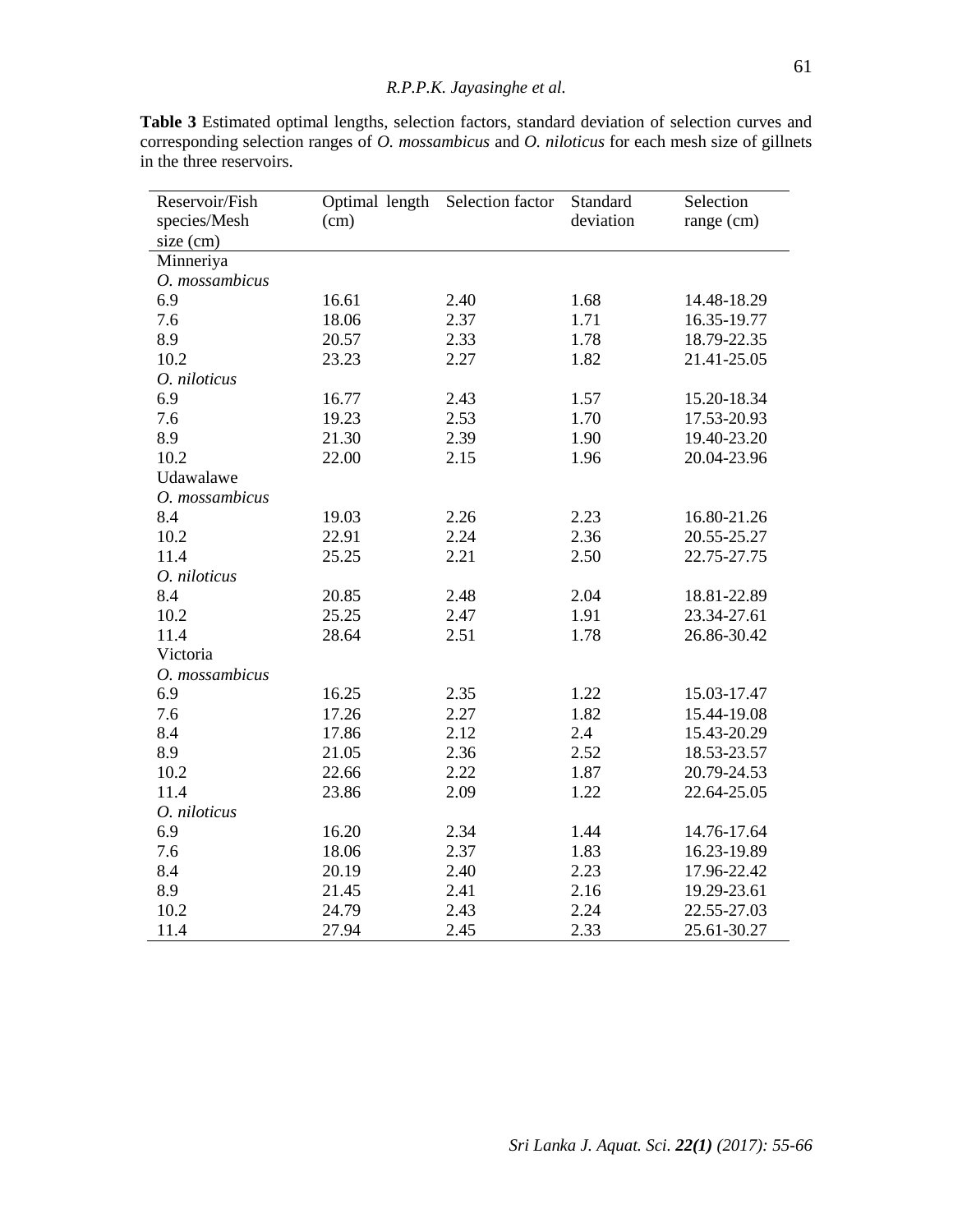

**Fig. 4** The estimated overall gillnet selection curves for the sampled boats in each sampling occasion for the two cichlid fish species in the three reservoirs. Vertical axis – Probabilities of capture (Pi); Horizontal axis – Total length (cm). (a) *O. mossambicus* in Minneriya; (b) *O. niloticus* in Minneriya; (c) *O. mossambicus* in Udawalawe; (d) *O. niloticus* in Udawalawe; (e) *O. mossambicus* in Victoria; (f) *O. niloticus* in Victoria.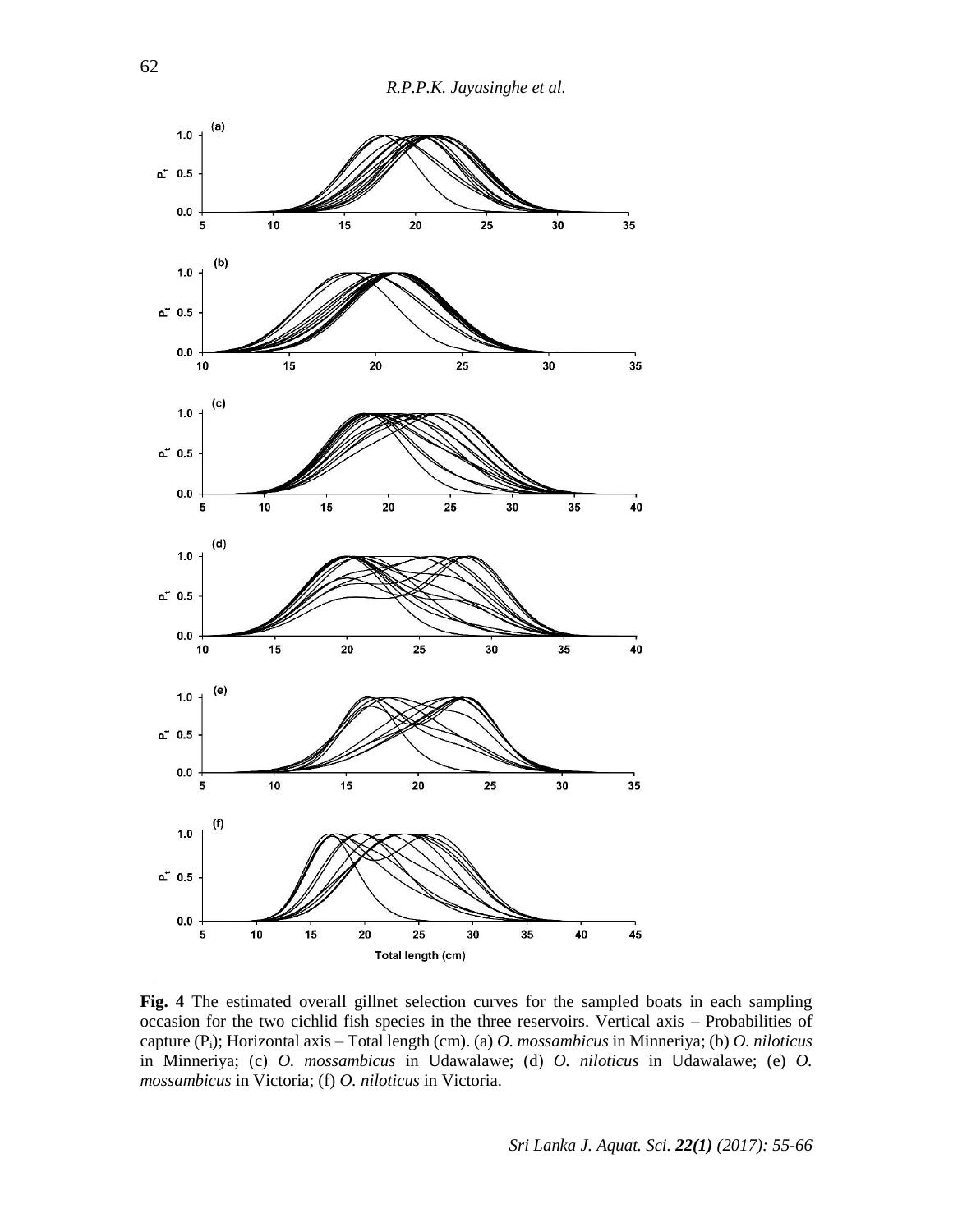The estimated optimal lengths, selection factors, standard deviations of selection curves and corresponding selection ranges of the two cichlid species for each mesh size of gillnets in the three reservoirs are given in Table 3. The estimated overall gillnet selection curves for the sampled boats in each sampling occasion for the two cichlid fish species in the three reservoirs are shown in Fig. 4. They indicate that the overall selection curves in the sampled boats during different sampling occasions vary from each other.

The optimal lengths in the gillnet selection curves of *O. mossambicus* and *O. niloticus* in the three reservoirs were significantly related to mesh size (*p*< 0.001; Fig. 5). The relationships of selection range to the mesh size in both *O. mossambicus* and *O. niloticus* (Fig. 6) are positive second order parabolic, which perhaps indicate that larger (>8.9 cm) mesh gillnets are effective for catching narrow size ranges of fish probably due to the shift of size composition of the fish stocks towards dominance of smaller individuals.



**Fig. 5** Relationships of optimal length to mesh size for (a) *O. mossambicus* and (b) *O. niloticus* in three reservoirs.



**Fig. 6** Relationship between selection range and gillnet mesh size for (a) *O. mossambicus* and (b) *O. niloticus* in the three reservoirs.

### **DISCUSSION**

Although gillnet is known to be an effective sampling device for freshwater fish (Craig et al., 1986), gillnet catch efficiencies are known to be influenced by hanging ratio, colour, fishing height, twine diameter and material (Gray et al. 2005). Due to the gillnet selectivity effect, a specific mesh size is often most effective for a narrow range of length of fish. Fish morphology such as presence of spines also influences probabilities of capture in gillnets. Furthermore, gillnets are not readily operable anywhere in lakes and reservoirs so that restriction of gillnet operations to certain habitats also influences gear selectivity. As such, it is imperative that length-based stock assessment procedures be applied to gillnet catches with appropriate corrections for gillnet selectivity. As in many artisanal fisheries, collection of length frequency data from gillnets of each mesh size separately is often impossible in Sri Lankan reservoirs because most fishermen do not land mesh-wise gillnet catches of fish separately. This makes it difficult to correct length frequency data for gillnet selection. Prchalová et al. (2009) also have highlighted the importance of an accurate method for correction of selectivity of multi-meshed gillnet fisheries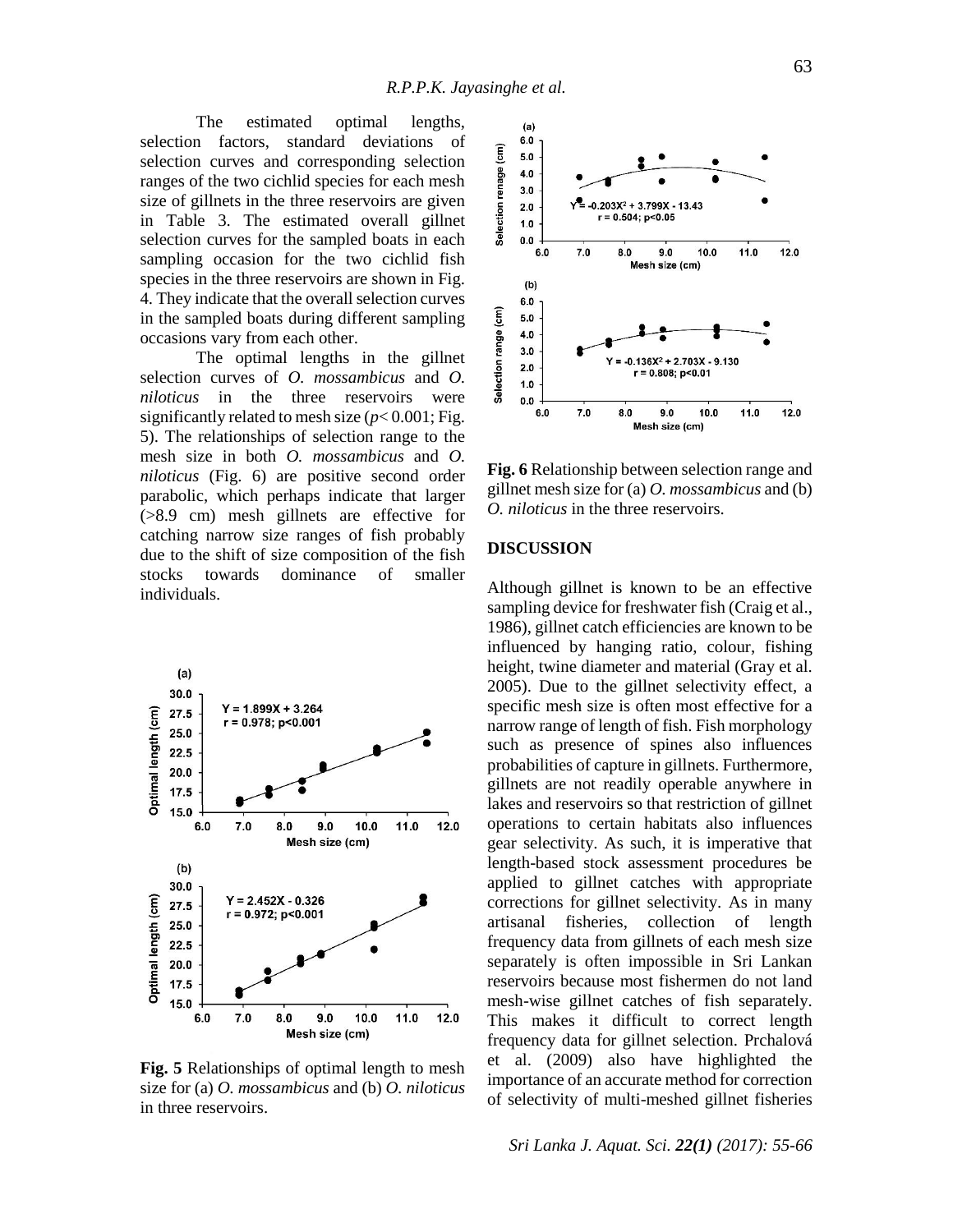for fish size distributions in order to prevent misleading interpretation of gillnet sampling. Further, Hansson and Rudstam (1995) presented a methodology for determining a combined selectivity profile for a gang of gillnets with overlapping selectivity curves, which involved summing up of relative selectivity of individual mesh sizes for different size classes of fish. However, such a methodology is not readily applicable for determining the total selectivity function of a gang of gillnets in the reservoir fisheries of Sri Lanka because composition of the mesh sizes of gillnets that fishermen carry in their boats is not consistent but varies depending on various factors such as seasonal abundance of riverine cyprinids during rainy seasons (De Silva 1983) and increased catchability of some macrophyte feeding cichlid species such as *Tilapia rendalli* in gillnets during the seasons of inundation of peripheral areas of reservoirs (Amarasinghe and Samarakoon 1988). Hence relative contribution of each mesh size to the overall selection should be incorporated in determining the total selectivity function in multi-mesh gillnet fisheries.

As almost all gillnets used in Sri Lankan reservoir fisheries, although prohibited by law, are mono-filament gillnets, filament characteristics such as twine thickness can be expected to have an influence of size selectivity, as shown by Holst et al. (2002). In spite of similar filament characteristics in gillnets of all three reservoirs, the selection ranges of the two cichlid species (Table 3) are somewhat different between the three reservoirs and between the mesh sizes within a reservoir. As such, in a gang of gillnets of different mesh sizes, selectivity effects may be assumed to be negligible when length data are simply pooled (Amarasinghe et al. 1989). However, due to the fact that fishers use gillnets of various compositions of mesh sizes, the selectivity effects in catch samples in individual boats are not consistent so that accuracy of estimation of growth parameters from length-based methods can be improved by incorporating overall selection patterns of sampled boats, as shown in the present analysis.

In addition, the relationships between the optimal length and mesh size of gillnets (Fig. 5) provide useful information of imposing

mesh regulations of the gillnet fisheries. The narrower selection range in larger (>8.9 cm) mesh gillnets than those with smaller mesh (< 8.9 cm) might imply that the cichlid fish stocks in all three reservoirs are in the wake of moving their size composition towards the dominance of smaller sized individuals. According to Welcomme (2001), this is a general trend in most inland fisheries of the world.

### **Acknowledgements**

This study was carried out as part of the EUfunded 'FISHSTRAT' project (Project No. IC 18CT 970190). We are grateful to late Dr. Annie Duncan, who coordinated the project until 1999, for her help and encouragement. Thanks are also due to Professor David Simon (Royal Holloway, University of London), who has served as the coordinator of the project after Dr. Annie Duncan's terminal illness in 1999. Mr. P.A.D. Ajith Kumara and Dr. W.S. Weliange assisted in field data collection.

#### **REFERENCES**

- Amarasinghe U.S. 1998. Reservoir Fisheries Management in Sri Lanka: Achievements, Mistakes and Lessons for Future. International Review of Hydrobiology 83 (Special Issue): 523- 530.
- Amarasinghe U.S. and S.S. De Silva 2015. Fishes and fisheries of Asian inland lacustrine waters. pp. 384-403. In: Craig, J.F. (Ed.), Freshwater Fisheries Ecology. John Wiley and Sons, Chichester.

doi: 10.1002/9781118394380.ch31

- Amarasinghe U.S. and J.I. Samarakoon 1988. Some factors affecting contribution of cichlid species, *Etroplus suratensis* and *Tilapia rendalli* to gillnet catches in a man-made lake in Sri Lanka. Asian Fisheries Science 2: 17-26.
- Amarasinghe U.S. and D.E.M. Weerakoon 2009. Present status and future strategies for the management of reservoir fisheries in Sri Lanka. pp. 69- 98. In: S.S. De Silva and U.S. Amarasinghe (eds), Status of reservoir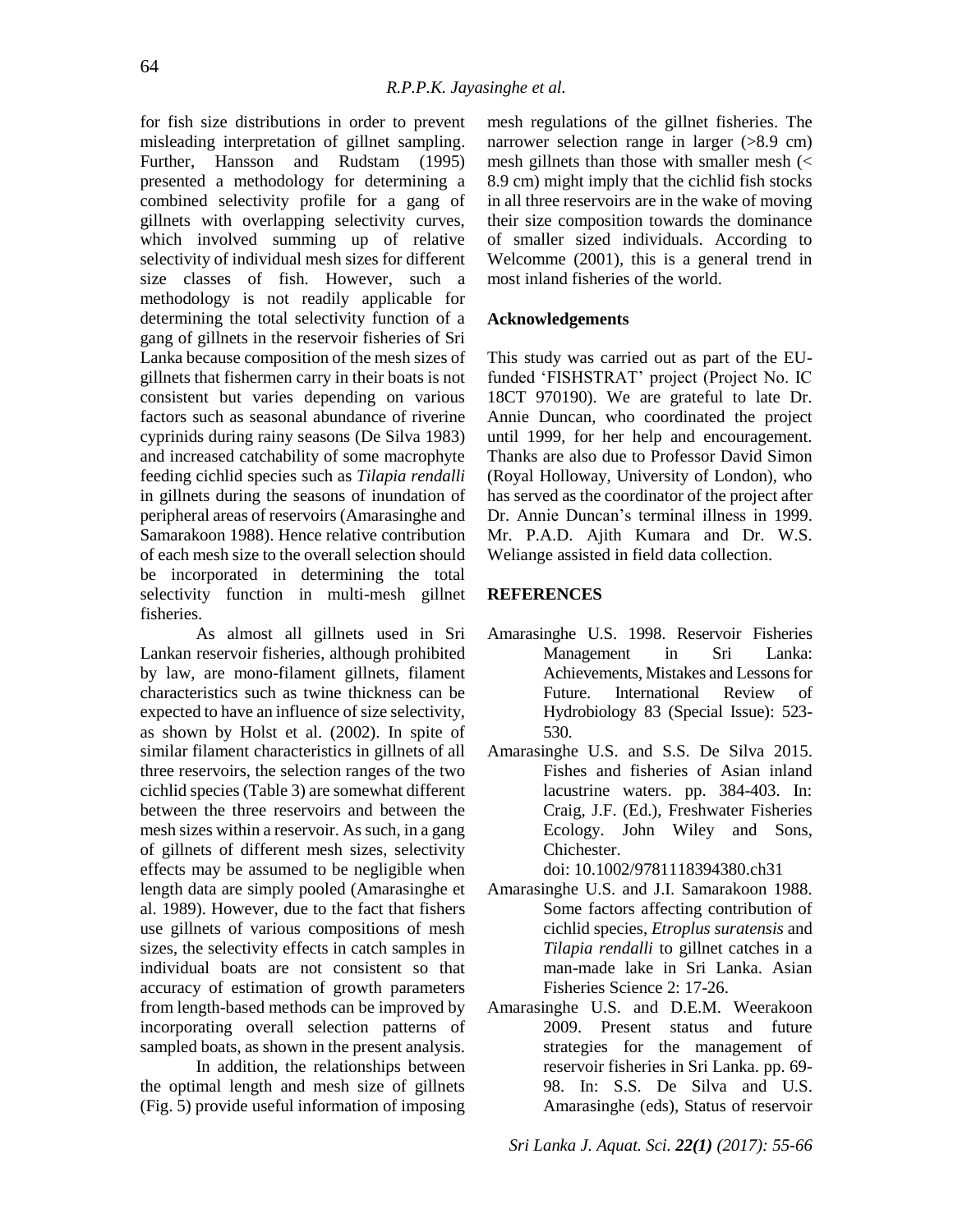fisheries in five Asian countries. NACA Monograph No. 2. Network of Aquaculture Centres in Asia-Pacific, Bangkok, Thailand.

- Amarasinghe U.S., S.S. De Silva and J. Moreau 1989. Spatial changes in growth and mortality and effects on the fishery of *Oreochromis mossambicus* (Pisces, Cichlidae) in a man-made lake in Sri Lanka. Asian Fisheries Science 3: 57-68.
- Baranov F.I. 1914. The capture fishery of gillnets. Mater Poznaniyu Russ. Rybolov. 3(6): 56-69. In Russian, translated version in 1976, Selected works on fishing gear Vol. I. Commercial fishing techniques. Israel programme for scientific translations, Jerusaleum.
- BayerJ.E. 1987. On length-weight relationships Part I Computing the mean weight of the fish in given length class. Fishbyte 5(1): 11-13.
- Craig J.F., A. Sharma, K. Smiley 1986. The variability in catches from multi-mesh gillnets fishes in three Canadian lakes. Journal of Fish Biology 28: 671-678. doi:

10.1111/j.1095-8649.1986.tb05202.x

- De Silva S.S. 1983. Reproductive strategies of some major fish species in Parakrama Samudra reservoir and their possible impact on the ecosystem- a theoretical consideration. pp. 185-191. In: F. Schiemer (ed.), Limnology of Parakrama Samudra-Sri Lanka: A case study of an ancient man-made lake in the tropics. Developments in Hydrobiology, 12, Dr. W. Junk Publishers, The Hauge, The Netherlands.
- De Silva S.S. 1996. The Asian inland fishery with special reference to reservoir fisheries: A reappraisal. pp. 321-332. In: F. Schiemer and K.T. Boland (eds), Perspectives in Tropical Limnology. SPB Academic Publishing, Amsterdam, The Netherlands.
- De Silva S.S., J. Moreau, U.S. Amarasinghe, T. Chookajorn and R.D. Guerrero 1991. A comparative assessment of the fisheries in lacustrine inland waters in three Asian

countries based on catch and effort data. Fisheries Research 11: 177-189.

- Fernando C.H. and J. Holčik 1991. Fish in reservoirs. Internationale Revue der gesamten Hydrobiologie und Hydrographie 76: 149-167. doi: 10.1002/iroh.19910760202
- Gayanilo F.C.Jr., P. Sparre and D. Pauly 2005. FAO-ICLARM Stock Assessment Tools II (FiSAT II). Revised version. User's Guide. FAO Computerized Information Series (Fisheries) No.8, Revised version. Penang, World Fish Centre and Rome, FAO. 168 p.
- Gray C.A., M.K., Broadhurst, D.D. Johnson and D.J. Young 2005. Influences of hanging ratio, fishing height, twine diameter and material of bottom-set gillnets on catches of dusky flathead *Platycephalus fuscus* and non-target species in New South Wales, Australia. Fisheries Science 71: 1217–1228. doi: 10.1111/j.1444-2906.2005.01086.x
- Hamley J.M. 1975. Review of gillnet selectivity. Journal of the Fisheries Research Board of Canada 32: 1943- 1969. doi: 10.1139/f75-233
- Hansson S. and L.G. Rudstam 1995. Gillnet catches as an estimate of fish abundance: a comparison between vertical gillnet catches and hydroacoustic abundance of Baltic Sea herring (*Clupea harengus*) and spart (*Sprattus sprattus*). Canadian Journal of Fisheries and Aquatic Sciences 52: 75-83. doi: 10.1139/f95-007
- Holst R., D. Wileman and N. Madsen 2002. The effects of twine thickness on the size selectivity and fishing power of Baltic cod gill nets. Fisheries Research 56: 303–312. http://dx.doi:.org/10.1016/S0165- 7836(01)00328-9.
- Holt S.J. 1963. A method for determining gear selectivity and its application. International Commission for the North Atlantic Fisheries (ICNAF) Special Publication 5: 106-115.
- Prchalová M., J. Kubečka, M. Říha, T. Mrkvička, M. Vašek, T. Jůza, M. Kratochvíl, J. Peterka, V. Draštík nd J.